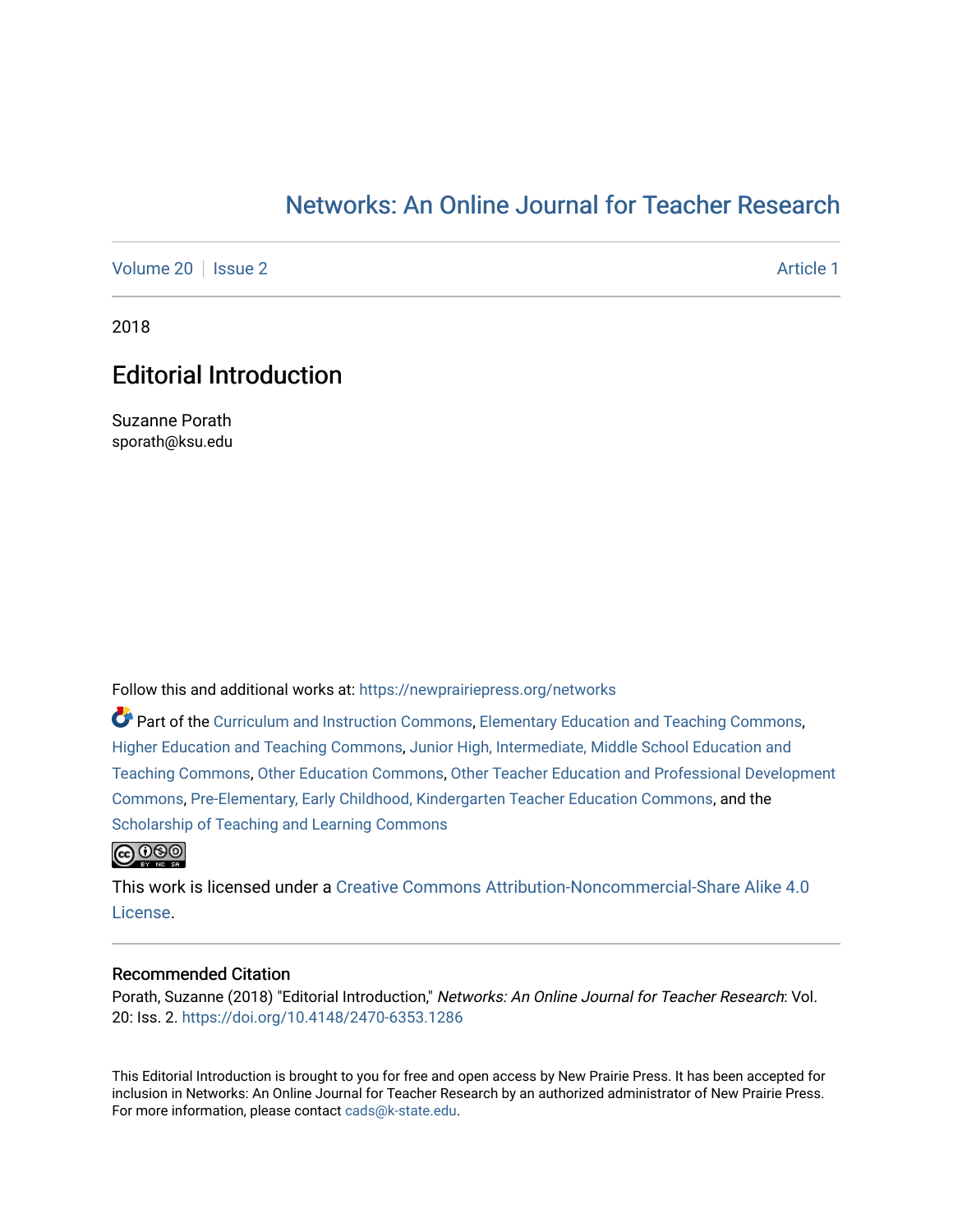Recently I've been reading *Unwritten, The Story of a Living System: A Pathway to Enlivening and Transforming Education* by Lori Desautels and Michael McKnight. There is a quote from the forward that continues to resonant with me as I read through this issue's articles. Desautel and McKnight state, "Schools are not machines. Schools are a network of human beings who feel, think, behave, and function within a human system that is alive and never static. Schools are living systems" (2016, pg. xi). Slowly we are moving from a factory model of education to a human model. We see it in the renewed focus on social-emotional aspects of schooling, personalized learning for students, teacher-driven professional development, increased collaboration with both students and colleagues, and a more critical look at labels and standardized testing. This issue of *Networks* provides some insights on these topics across the grade levels.

Co-designing curriculum with graduate-level early childhood educators is the focus **Aviva B. Dorfman's** article. If we would like teachers to embrace a constructivist model of teaching, as teacher educators, Dorfman argues, we need to model methods of instruction that support student input, exploration, and discovery. In her blended master's level course, Dorfman invites her students to co-construct the goals and purpose of the course, select topics, and negotiate the responsibilities of the instructor and students. Although the ambiguity of the initial syllabus can be uncomfortable, Dorfman finds that the end result provides for deeper, relevant learning for students and a foundation for developing stronger instructional and peer relationships.

As we move from the factory model of education to a human model, active learning is an essential method of instruction. However, successful active learning activities require intentional scaffolding by the instructor to ensure student success. **Sharon Heilmann** illustrates how she uses intentional scaffolding for her graduate research methods course when she pairs data collection through interviewing and narrative inquiry as a restorying reporting method. Through their active participation in developing interview questions, transcribing, restorying the interview, and reflecting, students recognize the complexities of using interviews for data and the need to carefully prepare.

1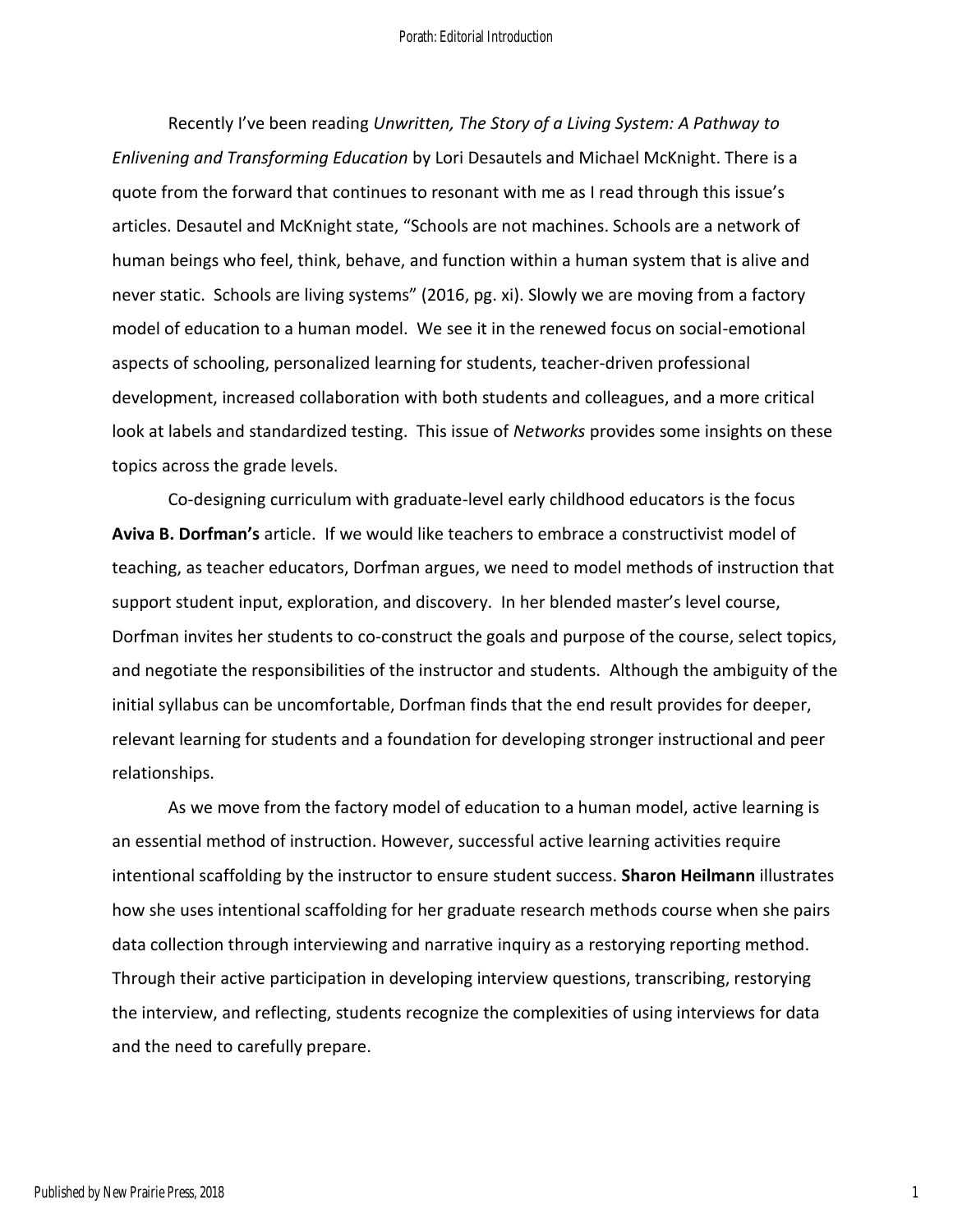Students' human networks extend beyond the classroom and finding ways to involve family members in children's education is often a struggle. **Ashlee B. Hover** reports on her action research project that provides iPod Shuffles loaded with over two dozen stories to her kindergarteners and families. Her inquiry seeks to understand the students' and families' preferences with regard to types of stories and use of the iPods and how using audio books might promote literacy activities at home.

The diversity of learning needs in classrooms is receiving a welcome and overdue focus at all grade levels. Universal Design for Learning (UDL) is a promising practice that can be implemented from pre-school to higher education and supports student success through providing systematic adjustments to the curriculum. Building a strong affective network, especially in online classes is one component of UDL that was designated as a topic of interest for the authors of the next article. **Marla J. Lohmann, Kathleen A. Boothe, Andrea R. Hathcote,** and **Amy Turpin** collaborate in an action research project that seeks to understand how providing intentional and scheduled communication with students, using a variety of platforms, during online Special Education teacher preparation courses might impact the students' engagement with the courses. Having a human touch in a digital environment provides a sense of community and the students feel more connected to the instructors and each other.

Collaboration is the key word in **Leila A. Ricci** and **Joan Fingon's** examination of their coteaching experience in two different reading/language arts courses over two academic terms. A SPED instructor, Ricci, and a literacy instructor, Fingon's collaboration resulted from a collaborative teaching award from their college's innovation, curriculum, and assessment committee. The authors reflect on their own experiences through this collaboration and examine student survey responses about collaboration and the co-teaching experience. Overall the experience seems to be a positive one for both GE and SPED university students as well as the faculty involved.

I would like to close the review of this issue with a quote from Stephanie Pace Marshall in her book *The Power to Transform* that I hope will inspire you to think about how you can make your own teaching practices more human: